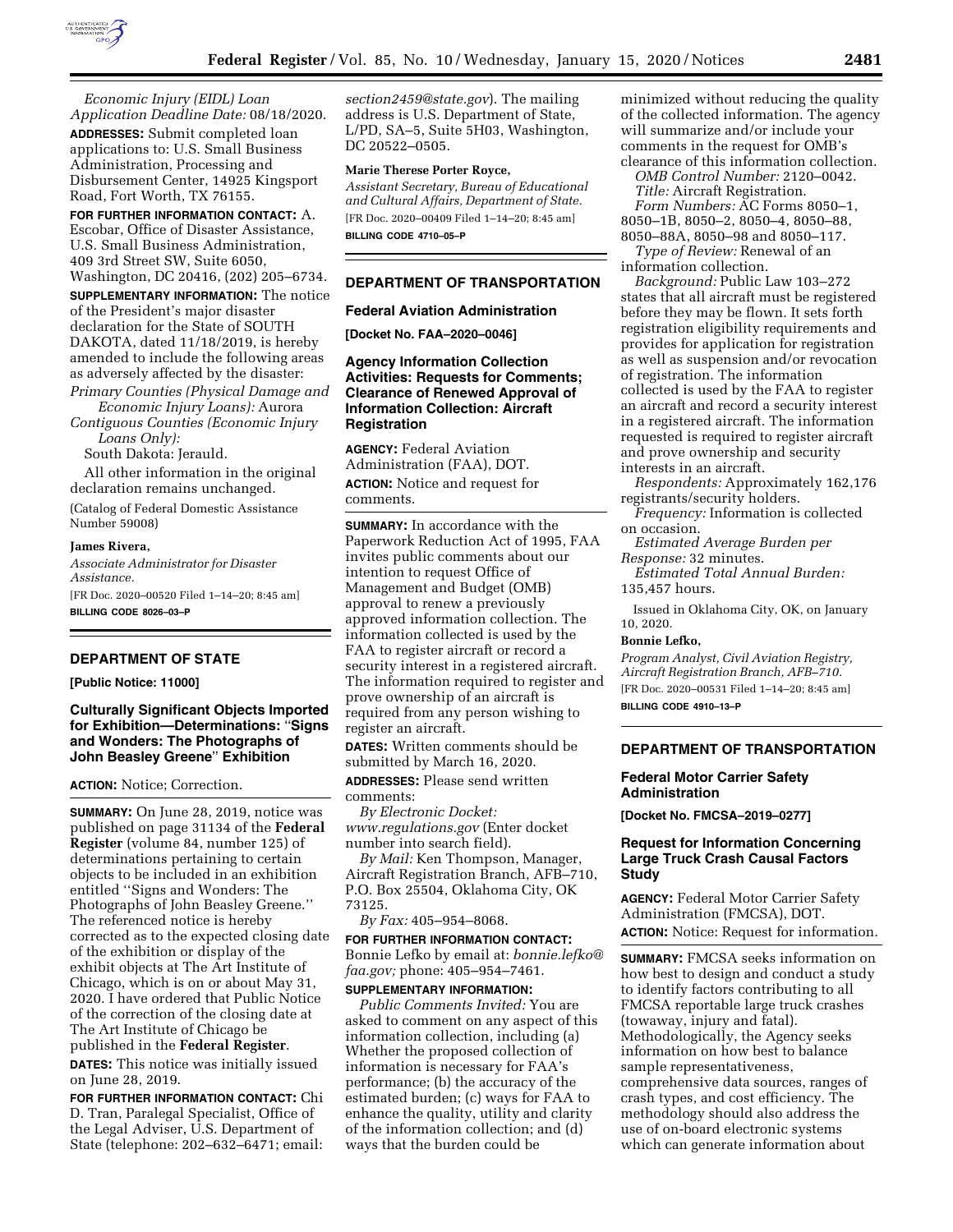speeding, lane departure, and hard braking. The study should be designed to yield information that will help FMCSA and the truck safety community to identify activities and other measures likely to lead to significant reductions in the frequency, severity, and crash rate involving commercial motor vehicles. As practicable, the study shall rank such activities and measures by the reductions each would likely achieve, if implemented. This RFI supports a twopart process to gather information for the development of a Large Truck Crash Causal Factors Study (LTCCFS) and to promote transparency and innovation by enabling the public, academics, experts, and industry to comment on how best to conduct this study. This study will help improve FMCSA and its State partners' ability to:

1. Evaluate crashes involving large trucks and identify emerging trends; 2. Monitor crash trends and identify

causes and contributing factors; and

3. Develop effective safety improvement policies and programs. **DATES:** Comments on this notice must be received on or before March 16, 2020. **ADDRESSES:** You may submit comments bearing the Federal Docket Management System (FDMS) Docket ID FMCSA– 2019–0277 using any of the following methods:

• *Federal eRulemaking Portal:* Go to *[www.regulations.gov.](http://www.regulations.gov)* Follow the on-line instructions for submitting comments.

• *Mail:* Docket Management Facility; U.S. Department of Transportation, 1200 New Jersey Avenue SE, West Building Ground Floor, Room W12–140, Washington, DC 20590–0001.

• *Hand Delivery or Courier:* West Building Ground Floor, Room W12–140, 1200 New Jersey Avenue SE, Washington, DC, between 9 a.m. and 5 p.m., ET, Monday through Friday, except Federal Holidays.

• *Fax:* 1–202–493–2251.

*Instructions:* Each submission must include the Agency name and the docket number for this notice. Note that DOT posts all comments received without change to *[www.regulations.gov,](http://www.regulations.gov)*  including any personal information included in a comment. Please see the Privacy Act heading below.

*Docket:* For access to the docket to read background documents or comments, go to *[www.regulations.gov](http://www.regulations.gov)* at any time or visit Room W12–140 on the ground level of the West Building, 1200 New Jersey Avenue SE, Washington, DC, between 9 a.m. and 5 p.m., ET, Monday through Friday, except Federal holidays. The on-line FDMS is available 24 hours each day, 365 days each year. If you want acknowledgment that

FMCSA received your comments, please include a self-addressed, stamped envelope or postcard or print the acknowledgement page that appears after submitting comments on-line.

*Privacy Act:* In accordance with 5 U.S.C. 553(c), DOT solicits comments from the public to better inform its rulemaking process. DOT posts these comments, without edit, including any personal information the commenter provides, to *[www.regulations.gov,](http://www.regulations.gov)* as described in the system of records notice (DOT/ALL–14 FDMS), which can be reviewed at *[www.dot.gov/privacy.](http://www.dot.gov/privacy)* 

**FOR FURTHER INFORMATION CONTACT:**  Jenny Guarino, Statistician, Analysis Division, Federal Motor Carrier Safety Administration, 1200 New Jersey Avenue SE, Washington, DC 20590– 0001 by telephone at *202–366–4143 or by email, [Jenny.Guarino@dot.gov.](mailto:Jenny.Guarino@dot.gov)* If you have questions on viewing or submitting material to the docket, contact Docket Services, telephone (202) 366–9826.

# **SUPPLEMENTARY INFORMATION:**

## **I. Public Participation and Request for Comments**

FMCSA encourages you to participate by submitting comments and related materials.

### *Submitting Comments*

If you submit a comment, please include the docket number for this notice (FMCSA–2019–0277), indicate the specific section of this document to which each comment applies, and provide a reason for each suggestion or recommendation. You may submit your comments and material online or by fax, mail, or hand delivery, but please use only one of these means. FMCSA recommends that you include your name and a mailing address, an email address, or a phone number in the body of your document so the Agency can contact you if it has questions regarding your submission.

To submit your comment online, go to *<http://www.regulations.gov>* and put the docket number, ''FMCSA–2019–0277'' in the ''Keyword'' box, and click ''Search.'' When the new screen appears, click on ''Comment Now!'' button and type your comment into the text box in the following screen. Choose whether you are submitting your comment as an individual or on behalf of a third party and then submit. If you submit your comments by mail or hand delivery, submit them in an unbound format, no larger than 81⁄2 by 11 inches, suitable for copying and electronic filing. If you submit comments by mail and would like to know that they reached the facility, please enclose a

stamped, self-addressed postcard or envelope.

FMCSA will consider all comments and material received during the comment period and may change this notice based on your comments.

### *Viewing Comments and Documents*

To view comments, as well as documents mentioned in this preamble as being available in the docket, go to *<http://www.regulations.gov>* and insert the docket number, ''FMCSA–2019– 0277'' in the ''Keyword'' box and click ''Search.'' Next, click ''Open Docket Folder'' button and choose the document listed to review. If you do not have access to the internet, you may view the docket online by visiting the Docket Management Facility in Room W12–140 on the ground floor of the DOT West Building, 1200 New Jersey Avenue SE, Washington, DC 20590, between 9 a.m. and 5 p.m., e.t., Monday through Friday, except Federal holidays.

### **II. Background**

In response to a statutory directive, FMCSA conducted a comprehensive large truck crash causation study (LTCCS) in 2001–2003. The original LTCCS provided the Department, and safety research community, valuable insight into the factors which contribute to crashes involving at least one CMV. For example, a primary finding of the study was that in the vast majority of crashes where the critical reason for the crash was assigned to the large truck, it was attributed to a driver-related action or inaction. The original study can be found at *[https://](https://crashstats.nhtsa.dot.gov/Api/Public/ViewPublication/810646)*

*[crashstats.nhtsa.dot.gov/Api/Public/](https://crashstats.nhtsa.dot.gov/Api/Public/ViewPublication/810646)  [ViewPublication/810646,](https://crashstats.nhtsa.dot.gov/Api/Public/ViewPublication/810646)* and the report to Congress can be found at *[https://](https://www.fmcsa.dot.gov/sites/fmcsa.dot.gov/files/docs/ltccs-2006.pdf) [www.fmcsa.dot.gov/sites/fmcsa.dot](https://www.fmcsa.dot.gov/sites/fmcsa.dot.gov/files/docs/ltccs-2006.pdf)  [.gov/files/docs/ltccs-2006.pdf.](https://www.fmcsa.dot.gov/sites/fmcsa.dot.gov/files/docs/ltccs-2006.pdf)* 

The original study collected data on crashes at 24 sites of NHTSA's National Automotive Sampling System Crashworthiness Data System (NASS/ CDS) from 2001 through 2003 and used a nationally representative approach. In order to be included in this study, the crash must have involved at least one large truck with a gross vehicle weight rating of more than 10,000 pounds, and resulted in at least one fatality or at least one incapacitating or non-incapacitating but evident injury. Data were collected on up to 1,000 elements in each crash. To get the highest quality data possible, the onsite investigations began as soon as possible after the crash occurred. Data collection was performed at each crash site by a two-person team consisting of a trained NASS/CDS researcher and an inspector qualified to perform North American Standard